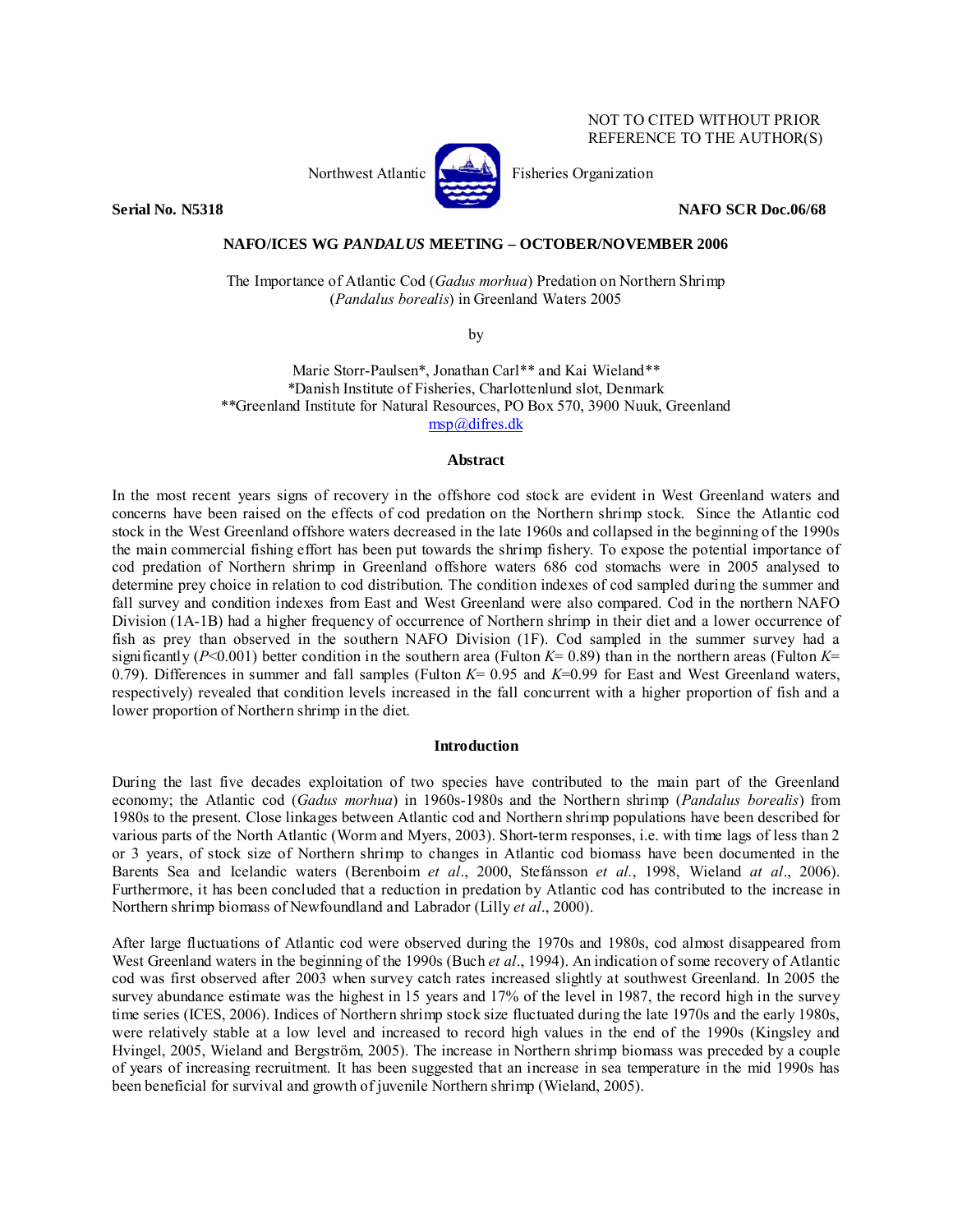The Northern shrimp stock has since 2002 been assessed with a Bayesian framework model taking cod predation into account (Hvingel and Kingsley, 2006). This model estimated a yearly consumption of shrimp by cod to be relatively constant between 30 and 80 000 t from 1956 to 1983. The estimation declined after 1960 but in the late 1980s cod consumption increased dramatically to around 100 000 t for a couple of years during a period of an increase in cod biomass. After nearly no estimated consumption of shrimps in the last 15 years the estimated cod predation increased from about 2 000 t in 2004 to 30 000 t in 2005 (Kingsley and Hvingel, 2005). The spatial distribution of cod has changed dramatically since the late 1980s, when predation by cod on shrimp was large in comparison to the present.

In 1987, only 5% of the total cod abundance was located in East Greenland waters whereas, 56% of the abundance was located in East Greenland waters in 2005 (ICES, 2006). Furthermore, the distribution of cod at West Greenland has been an extremely southern one with 80% of the total biomass found in NAFO Div. 1F in 2005 (ICES, 2006). At the same time the shrimp abundance has shifted to a more northerly distribution (Wieland *et al*., in prep.; Wieland and Sünksen, 2006), and it is therefore believed that the change in spatial distribution compared to earlier periods has reduced the importance of cod predation upon the Northern shrimp stock in West Greenland waters.

In the present study, predation by the Atlantic cod on the Northern shrimp, was explored from stomachs sampled in West and East Greenland waters compiled from two surveys in the summer and fall of 2005.

# **Material and Methods**

# *Survey information*

Stomachs of Atlantic cod were gathered during two different stratified-random bottom trawl surveys. These were a Greenland survey for shrimp and fish carried out in the summer by the Greenland Institute of Natural Resources (GNIR) with R/V *Paamiut* and a German groundfish survey conducted with R/V *Walter Herwig* in autumn (October-November) by the Institute of Sea Fisheries Hamburg (ISH), both surveys were carried out in 2005.

The GNIR survey for fish and shrimp covers the West Greenland shelf between 72°30' N and 59°30' N down to depths of 600 m (Fig. 1). The fishing gear is a rubber disc / bobbin rock-hopper trawl which has a vertical opening of about 14 m and is towed at a speed of 2.5 knots. The primary objective of the survey is to provide an estimate of the fishable biomass of Northern shrimp, and although the survey is considered to be less efficient for Atlantic cod it provides an index of cod abundance.

The ISH survey covers the shelf area outside the 3 nautical mile limit and the continental slope down to a depth of 400 m between 64°15' N and 59°30' N (Fig. 1) off West Greenland and between 66°00' N and 59°30' N in East Greenland waters. The fishing gear is a standardized 140 feet bottom trawl with a vertical opening of about 4 m and is towed at a speed of 4 knots. This survey is primarily designed for Atlantic cod.

In all 556 and 130 cod stomachs were sampled during the surveys with RV *Paamiut* and RV *Walter Herwi*g, respectively. Total length of the fish was measured to the nearest cm and their weight noted ( $\pm$  5 g.). Fish showing evidence of regurgitation were not used and therefore not included in further analysis. The remaining fish were sexed and gutted and stomachs were removed and frozen within one hour.

Stomachs sampled in the summer were analysed according to NAFO Divisions were Division. Due to the low number of samples from the northern Div. 1A they were pooled with Div. 1B. The samples gathered in the fall survey were pooled into two groups West- and East Greenland waters, as sample sizes were to small to be analysed according to NAFO Divisions (West Greenland) or subdivisions of ICES area 14B (East Greenland).

# *Laboratory analysis*

In the laboratory stomachs were slowly thawed at  $10^{\circ}$ C and opened with scissors. The degree of stomach fullness (0-3) was visually evaluated according to the amount of prey items and the appearance of the stomach inner wall. The prey items in the stomachs were determined to the lowest possible taxonomic level according to the degree of digestion and placed in one of 12 prey categories.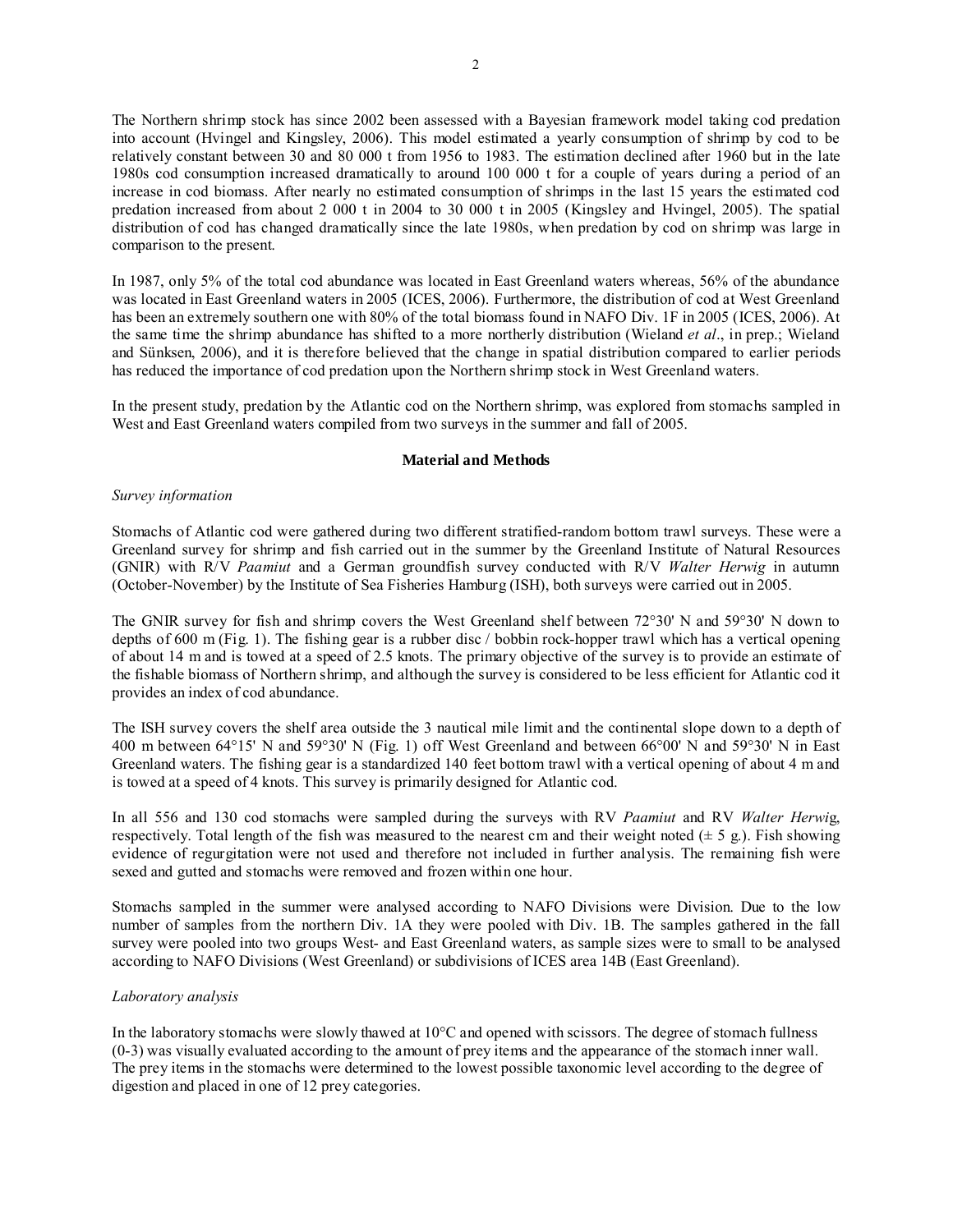21% (28 stomachs) and 11% (59 stomachs) sampled on the R/V *Walter Herwig* and R/V *Paamiut*, respectively, were empty and not included in further analysis.

| Category | Stomach wall characteristics                                                    |
|----------|---------------------------------------------------------------------------------|
|          | Completely empty, with many creases inside                                      |
|          | Similar to "0" but less creased. Few items prey                                 |
|          | Stomach stretched and wall thinner than "1" with very few creases and some prey |
|          | Stomach entirely filled. Wall thin and no creases.                              |

### *Condition index*

Simple condition indices (Fultons *K*- index and CF) were calculated as a proxy for the energy reserve of the cod (ex. Schwalme and Chouinard, 1999; Lloret and Rätz, 2000; Rätz and Lloret, 2003);

$$
K = 100*(W/L^3)
$$

where *W* denotes wet weight (g) of the fish and *L* is total length (cm) assuming isomeric growth. If the assumption of isometric growth  $(b=3)$  is seriously violated this condition measure is inappropriate. Furthermore, CF was calculated based on the exact relation between the weight and length (Fig. 2).

$$
CF = 100*(W/L^b)
$$

where *b* denotes the regression coefficient between *ln* (weight) and ln (length). In this study *b* was found to be 2.988  $(r^2=0.96)$  and 3.03  $(r^2=0.95)$  for the summer and fall survey data, respectively. The relationship between the condition indices were  $r^2 = 0.999$  for both data sets.

The fish were grouped in 10 cm length categories with 'group 0' ranking from 5-15 cm. and the largest 'group 9' larger than 100 cm.

### *Data analysis of stomach contents*

In relation to the stomach content analysis the following parameters were estimated:

a) Relative frequency of occurrence (*F*) is the number of cod stomachs with prey items, *i*, as the percentage of the total number of cod stomachs. The occurrence of different prey taxa in a stomach was determined when at least one individual of a taxonomic group was present and thus indicated how many predators that had eaten a particular prey or prey group (Andersen *et al*., 2005; Mello and Rose, 2005).

 $F=N_i/N_t$ 

where  $N_i$  is the number of stomachs containing prey *i* and  $N_t$  is the total number of stomachs containing prey.

b) Prey specific abundance (*A*) with the use of both wet ( $A_{ww}$ ) and dry ( $A_{dw}$ ) weight of prey.

$$
A = (\Sigma W_i)/(\Sigma W_{it})
$$

where  $W_i$  is the total weight of prey in a given category and  $W_{ii}$  is the total weight of prey in all stomachs containing prey. There was a significantly high relation between wet and dry weight.

c) Mean partial fullness index (PFI)

PFI= 1/N \* Σ (Wif /(Lf) 3 \* 10<sup>4</sup> )

where *N* is the number of fish,  $W_{if}$  is the weight of prey *i* in fish *f* and  $L_f$  is the length in cm of fish *f* (Nielsen and Andersen, 2001).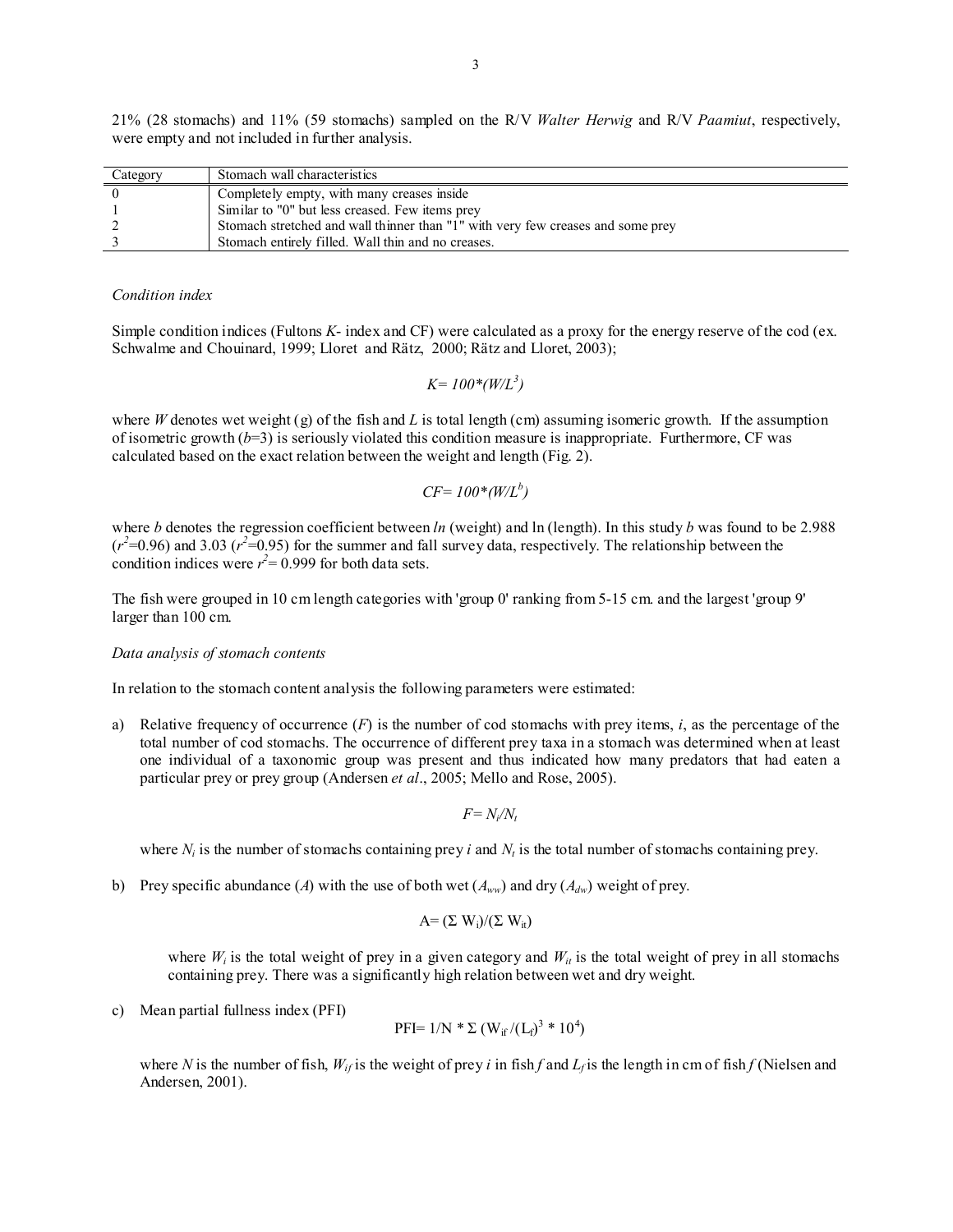d) Mean total fullness index (*TFI*)

 $TFI = 1/N * \sum (W_f / (L_f)^3 * 10^4)$ 

where *N* is the number of fish,  $W_f$  is the weight of total stomach content for fish f and  $L_f$  is the length in cm of fish *f* (Nielsen and Andersen, 2001, ).

*Statistics* 

A one-way ANOVA on ranks as was used to analyse the difference between medians in length, weight and condition index (Fultons *K* and *CV*) in NAFO Divisions, as data were not normally distributed.

## **Results**

Empty stomachs were found in all NAFO Divisions but no obvious trend in comparisons between Divisions was apparent (Fig. 3). On average empty stomachs amounted to 10.6% (between 8-16%) of all stomachs in the summer survey and 22% in the fall survey (between 18.2-28.6%) and thus there was a relatively higher proportion of empty cod stomachs in the fall than of cod collected in the summer survey: An effect that could be caused by the time of year the surveys were conducted (Table 1). Furthermore, in the summer sampling the proportion of empty stomachs decreased with increasing fish size (Fig. 3) whereas this effect was not seen in the fall survey.

### *Condition*

A significant difference in length and weight (*P*<0.001) of cod along the west coast was observed as cod in the southern NAFO divisions were significantly longer and heavier than cod caught in the northern NAFO divisions.

In the fall survey the condition level of cod was relatively higher than cod from the summer survey with a mean level of 0.99 (S.D. $\pm$  0.37) in West Greenland and 0.95 (S.D. $\pm$  0.13) in East Greenland waters (Table 1 and Table 2).

Furthermore, the condition of cod (Fultons *K* index and *CF*) was significantly better (*P*<0.001) in the more southerly NAFO Divisions (Table 3). The average condition on the west coast was  $0.85$  (S.D. $\pm$  0.19) with the lowest levels in the northern regions and the highest levels in the south.

Condition factors were tested to be independent of length groups.

### *Stomach content*

The relative importance of Northern shrimp in the cod diet decreased from North to South. This was illustrated as the relative frequency of occurrence of shrimp in stomachs (F) (Fig. 4) and the proportion of Northern shrimp prey by weights (wet and dry) progressively decreased from North to South (Fig. 5 and 6). On average 40% of the cod stomachs contained Northern shrimps in NAFO 1B in comparison to only 8% in NAFO division 1F. However, the variation (S.D) between fish is relatively high, as a number of fish stomachs do not contain shrimp (Fig. 7). When assessing the importance of prey by weight (dry and wet) the trend is even more pronounced as approximately 86% of the total wet and dry weight, found in stomachs in NAFO division 1B contains Northern shrimp in comparison to 1.82% and 1.22% for wet and dry weight, respectively in NAFO division 1F (Table 3).

Cods sampled in South Greenland contained a greater variation of different prey items, in particular fish such as capelin and other fish species (sand eel, cod and redfish) increased in importance (Table 3 and Fig. 8). The decreasing proportion of Northern shrimp and increasing importance of fish prey was even more pronounced in the autumn survey. None of the cod stomachs sampled in East Greenland water contained Northern shrimp while more than 70% of the stomachs contained fish. In the West Greenland fall survey (NAFO 1D-1F pooled) only 5% of the prey by weight was made up of Northern shrimp while 15% of the diet was made up of fish (Table 2).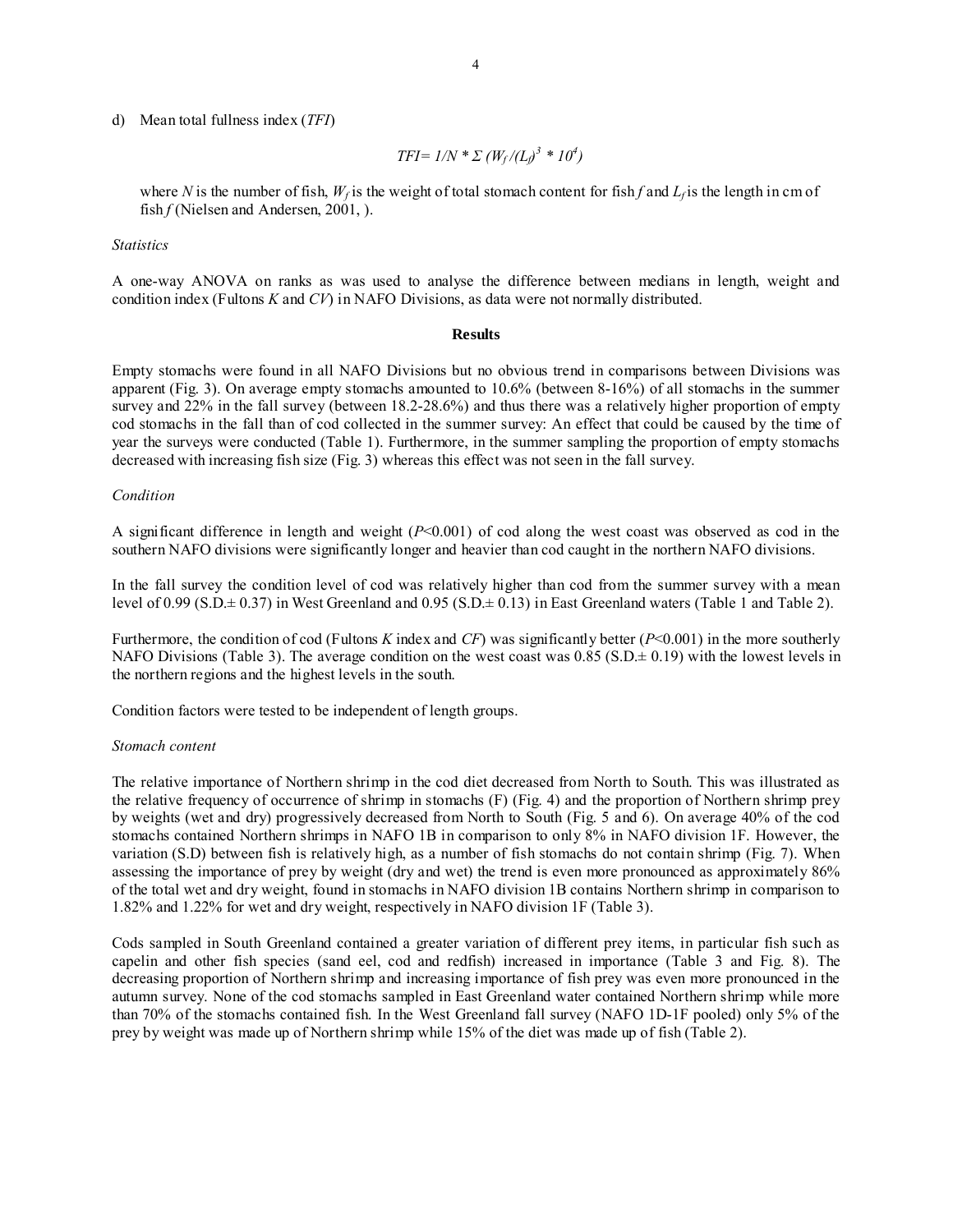### **Discussion**

#### *Stomach content*

The present results show that the primary food sources of Atlantic cod in West Greenland offshore waters are very dependent on latitude and time of year. Northern shrimp and krill had a major importance in the diet of cod in the northern most areas  $(F = 42\%$  and 50%, respectively) whereas capelin and other fish species were nearly almost absent (0% and 2%, respectively) as prey items. In contrast, the diet of cod in the southern areas showed fish as the major food component (9% capelin and 40% other fish species, respectively) whereas the frequency of Northern shrimp and krill was lower (14% and 22%, respectively). These findings are in accordance with earlier investigations of cod diets conducted in offshore West Greenland waters by Grunwald and Köster (1995). Their investigations showed that more than 80% of the cod diet by wet weight in the northern areas (NAFO Div. 1B/1C) was made up of shrimp while less than 5% of the cod diets contained shrimp in the southerly NAFO Div. 1F in July-August. Furthermore, capelin and other fish species contributed less than 15% of the diet in the northern regions yet capelin made up 45% of the total wet weight in the southern NAFO Div. 1F. Their investigation was carried out in 1989-1992 when there was a greater overlap in the distribution of cod and Northern shrimp than observed in 2005 (Fig. 9). Wieland *et al.* (in prep.) as well as Wieland and Sünksen (2006) showed that the spatial overlap between the Northern shrimp and the cod distribution has changed throughout the years, and that the spatial overlap in 2005 was at a record low with Northern shrimp reaching a weighted mean latitude at approximately 69°N and cod at 61°N. These findings together with the present investigation indicate that although consumption of northern shrimp does take place in the northern areas, the abundance of cod in this area is very low. In contrast, cod is more abundant in the southern regions yet their diet contains a lower proportion of Northern shrimp. In all, this would suggest that the total consumption of Northern shrimp by cod at West Greenland has been of minor importance in 2005.

### *Condition*

The higher condition levels observed in this studies fall survey compared to the levels found during summer corresponds well with other investigations showing maximum levels of condition factors occur from September to December and the lowest levels are generally observed in the spring just after spawning (Llambert and Dutil 1997). Lloret and Rätz (2000) analysed cod condition in West Greenland in the years 1982-1998 from a fall survey, with a mean Fultons *K* at 0.89 ranging from 0.82 (S.D. $\pm$  0.15) in the start of the period to a maximum of 0.94 (S.D. $\pm$  0.12) in 1997. A comparative analysis of fish condition on 10 stocks in the Atlantic revealed that the stock in West Greenland water was amongst those with the lowest mean condition (Rätz and Lloret, 2003). The condition levels observed in the fall survey of this study was above the level of the entire period investigated by Rätz and Lloret (2003), indicating that the mean condition of cod was good in the Greenland offshore cod stock in 2005. Condition levels of cod in the northern areas observed in the summer were also relatively high compared to levels measured in earlier studies, while the levels in the northern areas were amongst the lowest (Llambert and Dutil, 1997; Dutil *et al*., 2003). Lloret and Rätz (2000) found a positive correlation between mean annual condition factors and weighted mean temperatures. In 2005 recorded water temperatures reached a record high (Stein, 2005), which could be one explanation for the generally high condition achieved in 2005.

The ratio of fish prey compared to invertebrate prey in the diet, could also explain the relatively high condition in cod. A low ratio of fish to invertebrates in the diet is believed to be an important reason for slow growth of cod in the Western Gulf of St. Lawrence compared to other stocks (Waiwood and Majkowski, 1984). This inference is based on the assumption that invertebrates are energetically inferior to fish as food for cod. Increased fish consumption has been correlated with improved growth rate in southern Gulf cod; once in the mid 1950s with increased herring consumption (Kohler, 1964) and again in the late 1960s when improved growth in cod coincided with increased consumption of capelin (Waiwood, 1986). It has previously been shown that capelin and capelin eggs made up the main food source for cod  $(F = 57%)$  in the inshore areas of West Greenland waters (Nielsen and Andersen 2001). This trend was also observed in inshore cod sampled in June 2005 as capelin was found at a high frequency of occurrence (F=70%) in their diet (Schack and Hedeholm, 2005). The high value in the latter study was probably caused by the large aggregations of spawning capelin in the fjords at this time of year (Friis-Rødel and Kanneworff, 2002). The mean condition of cod in the study of Schack and Hedeholm (2005) was also high (0.98) supporting the theory that a high ratio of fish in the diet increases fitness.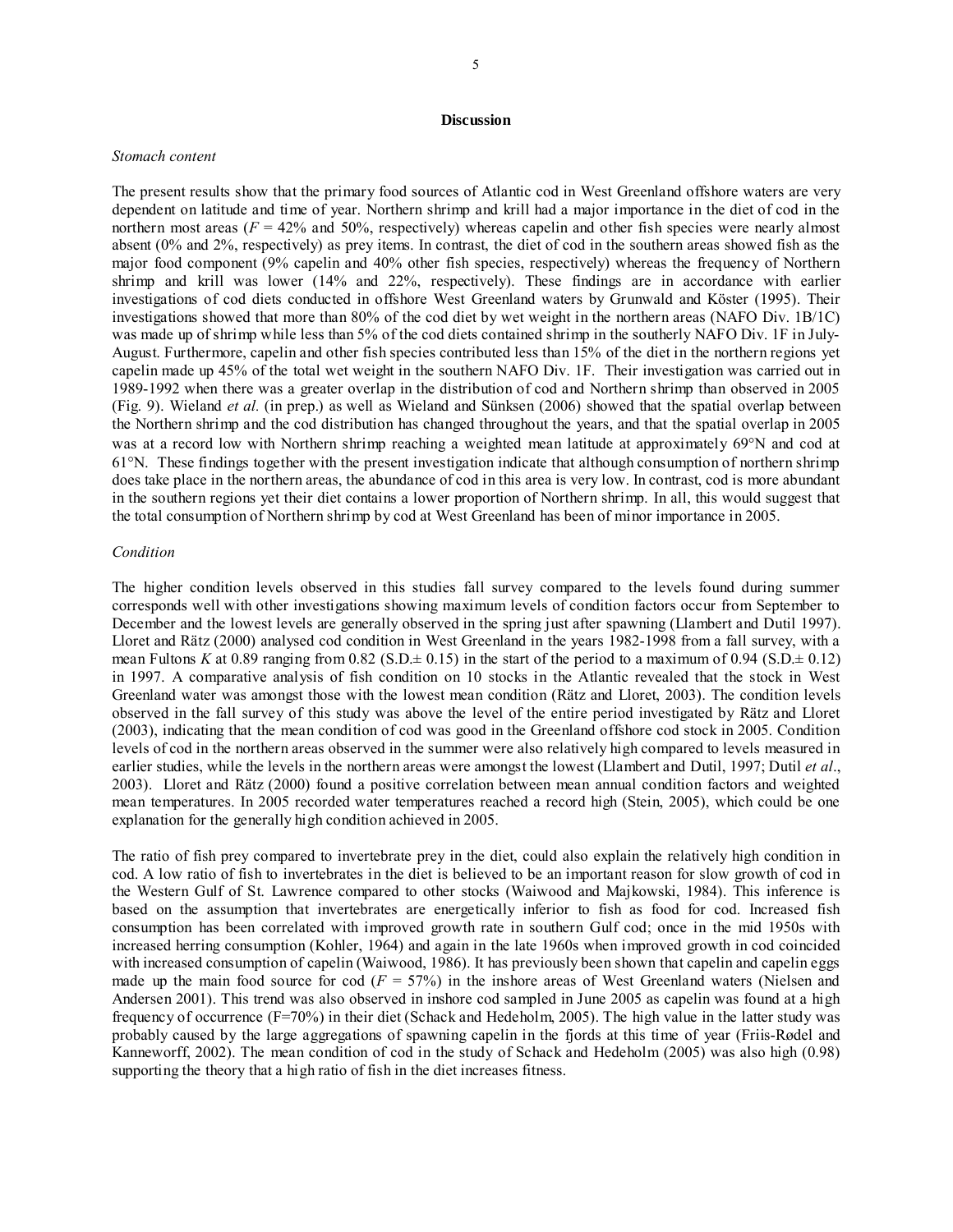### **References**

- Andersen, B.S. Carl, J.D. Grønkjær, P. and Støtterup, J.G. 2005. Feeding ecology and growth of age 0 year *Platichthys flesus* (L.) in a vegetated and a bare sand habitat in a nutrient rich fjord. *J. Fish. Biol*., 66; 531-552.
- Berenboim, BI, Dolgov, AV, Korzhev, VA, Yaragina, NA. 2000. The impact of cod on the dynamics of Barents Sea shrimp (*Pandalus borealis*) as determined by multispecies models. *J. Northw. Atl. Fish. Sci*., 27: 69-75.
- Buch, E, Horsted, SA, Hovgård, H. 1994. Fluctuations in the occurrence of cod in Greenland waters and their possible causes. *ICES Mar. Sci. Symposia*, 198: 158-174.
- Dutil, J-D., Lambert, Y. and Chabot, D. 2003. Winter and spring changes in condition factor and energy reserves of wild cod compared with changes observed during food-deprivation in the laboratory. *ICES J. Mar. Sci*., 60 (4): 780-786.
- Friis-Rødel, E. and Kanneworff, P. 2002. A review of capelin (*Mallotus villosus*) in Greenland waters. *ICES J. Mar. Sci.*, 59: 890-896.
- Grunwald, EM. and Köster 1994. Feeding habits of Atlantic cod in West Greenland waters. ICES C.M. 1994/ P:5
- Kohler, A.C. 1964. Variation in the growth of Atlantic cod (*Gadus Morhua* L.) *J. Fish. Res. Board Can*., 21(1): 57- 100.
- Hvingel, C. and Kingsley, MCS. 2006. A framework to model shrimp (Pandalus borealis) stock dynamics and to quantify the risk associated with alternative management options, using Bayesian methods. *ICES J. Mar. Sci*., 63: 68-82.
- ICES. 2006. Report of the North-Western Working Group. *ICES C.M. Doc*., 2006/ACFM:26, 612 p.
- Kingsley, MCS, Hvingel, C. 2005. The fishery for Northern shrimp (*Pandalus borealis*) off West Greenland, 1970- 2005. *NAFO SCR Doc*., No. 05/83, 26 p.
- Lambert, Y. and Dutil, J-D. 1997. Condition and energy reserves of Atlantic cod (*Gadus morhua*) during the collapse of the northern Gulf of St. Lawrence stock. *Can J. Fish. Aquat. Sci*., 54: 2388-2400.
- Lilly, G, Parsons, DG, Kulka, DW. 2000. Was the increase in shrimp biomass on the Northeast Newfoundland shelf a consequence of a release in predation pressure from cod? *J. Northw. Atl. Fish. Sci*., 27: 45-61.
- Lloret, J. and Rätz, H-J. 2000. Condition of cod (*Gadus morhua*) off Greenland during 1982-1998. *Fish. Res*., 60: 369-380.
- Nielsen, R. and Andersen, M. 2001. Feeding Habits and density patterns of Greenland cod *Gadus ogac* (Richardson 1836), at West Greenland compared to those of the coexisting Atlantic cod *Gadus morhua* L. *J. Northw. Atl. Fish. Sci.*, 29: 1-22
- Mello, L.G.S. and Rose, G.A. 2005. Seasonal growth of Atlantic cod: effects of temperature, feeding and reproduction. *J. Fish. Biol*., 67: 149-170.
- Rätz, H-J. and Lloret, J. 2003. Variation in fish condition between Atlantic cod (*Gadus morhua*) stocks, the effect on their productivity and management implications. *Fish. Res*., 60: 369-380.
- Schack, H. and Hedeholm, R. 2005. Feeding habits and condition of Atlantic cod (*Gadus morhua*) off the West coast of Greenland. Project report University Århus, 30 pp.
- Schwalme, K. and Chouinard, G.A. 1999. Seasonal dynamics in feeding, organ, weights and reproductive maturation of Atlantic cod (*Gadus morhua*) in the southern Gulf of St. Lawrence. *ICES J. Mar. Sci*., 56: 303- 319.
- Stefánsson, G, Skúladóttir, U, Steinarsson, BÆ. 1998. Aspects of the ecology of a boreal system. *ICES J. Mar. Sci*., 55: 859-862.
- Stein, M. 2005. Climatic condition around Greenland- 2004. *NAFO SCR Doc*., No. 05/2, 19 p
- Sünksen, K, Storr-Paulsen, M, Jørgensen, OA. 2006. Biomass and abundance of demersal fish stocks off West Greenland estimated from the Greenland shrimp survey, 1988-2005. *NAFO SCR Doc.*, No. 06/28, 30 p.
- Waiwood, K. 1986. Interannual variation in growth of the southern Gulf of St. Lawrence cod (*Gadus morhua*) in relation to biomass diet composition, river runoff and temperature. International Symposium on Long Term changes in Marine Fish populations, Vigo 1986: 139-160.
- Waiwood, K. and Majkowski, J. 1984. Food consumption and diet composition of cod, *Gadus morhua*, inhabiting the southwestern Gulf of St. Lawrence. Environmental Biology of Fishes 11(1): 63-78.
- Wieland, K. 2005. Changes in recruitment, growth and stock size of northern shrimp (*Pandalus borealis*) at West Greenland: temperature and density-dependent effects at released predation pressure. *ICES J. Mar. Sci*., 62: 1454-1462.
- Wieland, K. and Bergström, B. 2005. Results of the Greenland Bottom Trawl Survey for Northern Shrimp (*Pandalus borealis*) off West Greenland (NAFO Subarea 1 and Division 0A), 1988-2005. *NAFO SCR Doc*., No. 05/74, 36 p.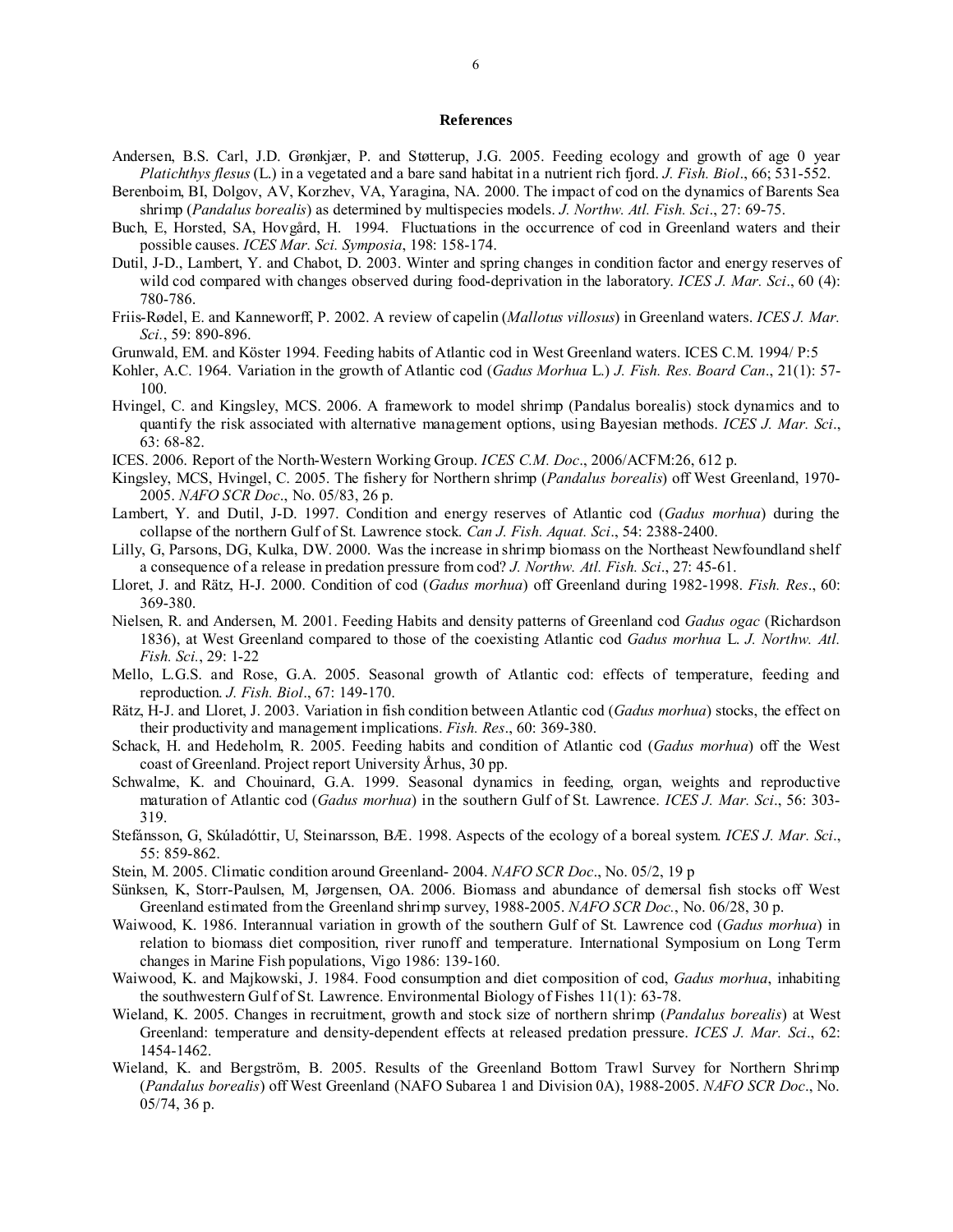- Wieland, K. and Sünksen, K. 2006. A preliminary estimate of Atlantic cod (Gadus morhua) biomass in West Greenland offshore waters (NAFO Subarea 1) for 2006 and recent changes in the spatial overlap with Northern shrimp (*Pandalus borealis*). *NAFO SCR Doc*., No. 06/57, ## p.
- Wieland, K, Storr-Paulsen, M. and Sünksen, K. in prep. Recent changes in the effect of predators on stock size and recruitment of Northern shrimp (*Pandalus borealis*) in West Greenland waters. Submitted to Journal of Northwest Atlantic Fisheries Science (Proceedings of the NAFO Symposium on "Environmental and Ecosystem Histories in the Northwest Atlantic – What Influences Living Marine Resources?", Dartmouth, 13- 15 September 2006).
- Worm, B, Myers, RA. 2003. Meta-analysis of cod-shrimp interactions reveals top-down control in oceanic food webs. *Ecology*, 84: 162-173.
- Table 1. Prey categories and prey specific abundance using wet weight  $(A_{ww})$  and dry weight  $(A_{dw})$  respectively and frequency of occurrence (F), mean partial fullness index (PFI) for the total survey area (West Greenland). As a fish can have fed on more than 1 prey item F is not summing up to 1. n is the total numbers of stomachs sampled incl. the empty.

|                      | $(n=556)$ | RV         | Paamiut      |       | $(n=130)$ | RV            | Walther    | Herwig |
|----------------------|-----------|------------|--------------|-------|-----------|---------------|------------|--------|
|                      |           |            |              | PFI   |           | $A_{ww}$ (    |            | PFI    |
| Prey categories      | F         | $A_{ww}(%$ | $A_{dw}(%$   |       | F         | $\frac{0}{0}$ | $A_{dw}(%$ |        |
| Prey species         |           |            |              |       |           |               |            |        |
| Pandalus borealis    | 0.106     | 14.40      | 10.64        | 2.673 | 0.039     | 0.28          | 0.57       | 0.540  |
| Pandalus montagui    | 0.066     | 6.72       | 6.63         | 2.345 | 0.441     | 7.21          | 0.17       | 0.032  |
| Euphausiidae sp.     | 0.070     | 10.79      | 7.00         | 1.835 | 0.539     | 0.83          | 4.65       | 4.627  |
| Mallotus villotus    | 0.038     | 4.13       | 3.80         | 0.239 | 0.059     | 0.21          | 0.14       | 0.014  |
| Fish sp              | 0.354     | 30.37      | 35.36        | 1.798 | 0.225     | 66.03         | 68.58      | 4.996  |
| Crustacea sp         | 0.004     | 0.64       | 0.39         | 0.043 | 0.010     | 0.07          | 0.04       | 0.029  |
| Polychaetes sp.      | 0.003     | 0.38       | 0.28         | 0.048 | 0.039     | 0.04          | 0.05       | 0.068  |
| Gonatus sp.          | 0.012     | 2.10       | 1.16         | 0.128 | 0.029     | 0.29          | 0.23       | 0.567  |
| Amphipods            | 0.068     | 11.30      | 6.75         | 0.976 | 0.000     | 0.00          | 0.00       | 0.000  |
| Cottidae sp.         | 0.005     | 0.26       | 0.50         | 0.016 | 0.000     | 0.00          | 0.00       | 0.000  |
| Unidentified species | 0.275     | 18.92      | 27.47        | 0.964 | 0.275     | 25.03         | 25.56      | 2.932  |
| Mean length          |           | 32.98      |              |       |           | 40.74         |            |        |
| Mean weight          |           | 0.45       |              |       |           | 0.86          |            |        |
| Min. length          |           | 11         |              |       |           | 19            |            |        |
| Max. length          |           | 82         |              |       |           | 108           |            |        |
| Empty stomachs%      |           | 10.6       |              |       |           | 22.0          |            |        |
| Fultons K            |           | 0.850      | $(\pm 0.19)$ |       |           | 0.967         |            |        |
| CF                   |           | 0.806      | $(\pm 0.18)$ |       |           | 0.870         |            |        |
| TFI                  |           | 8.34       |              |       |           | 13.80         |            |        |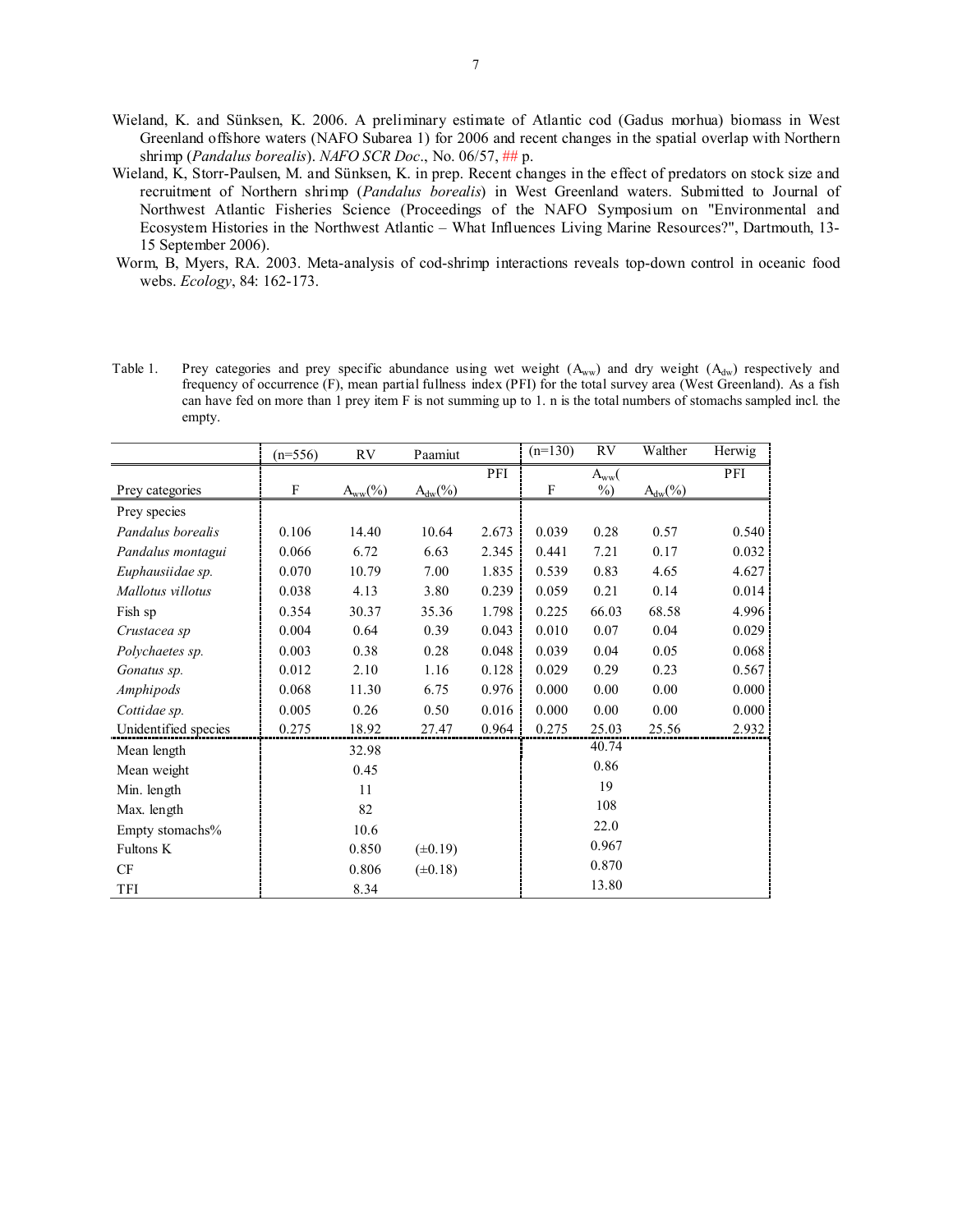|                      | $(n=88)$ | Walter       | Herwig       | West  | $(n=42)$ | Walter       | Herwig       | East  |
|----------------------|----------|--------------|--------------|-------|----------|--------------|--------------|-------|
| Prey categories      | F        | $A_{ww}(\%)$ | $A_{dw}(\%)$ | PFI   | F        | $A_{ww}(\%)$ | $A_{dw}(\%)$ | PFI   |
| Prey species         |          |              |              |       |          |              |              |       |
| Pandalus borealis    | 0.056    | 5.45         | 4.68         | 0.765 | 0.000    | 0.00         | 0.00         | 0.000 |
| Pandalus montagui    | 0.000    | 0.00         | 0.00         | 0.000 | 0.067    | 0.31         | 0.20         | 0.109 |
| Euphausiidae sp.     | 0.569    | 35.06        | 29.34        | 6.127 | 0.467    | 2.09         | 1.20         | 1.028 |
| Mallotus villotus    | 0.000    | 0.00         | 0.00         | 0.000 | 0.200    | 4.86         | 0.16         | 0.047 |
| Fish sp              | 0.153    | 32.65        | 33.84        | 3.293 | 0.367    | 68.71        | 73.43        | 9.082 |
| Crustacea sp         | 0.000    | 0.00         | 0.00         | 0.000 | 0.033    | 0.08         | 0.05         | 0.099 |
| Polychaetes sp.      | 0.042    | 0.34         | 0.45         | 0.096 | 0.033    | 0.00         | 0.00         | 0.000 |
| Gonatus sp.          | 0.042    | 1.93         | 1.87         | 0.803 | 0.000    | 0.00         | 0.00         | 0.000 |
| Amphipods            | 0.000    | 0.00         | 0.00         | 0.000 | 0.000    | 0.00         | 0.00         | 0.000 |
| Cottidae sp.         | 0.000    | 0.00         | 0.00         | 0.000 | 0.000    | 0.00         | 0.00         | 0.000 |
| Unidentified species | 0.264    | 24.56        | 29.82        | 2.245 | 0.300    | 23.95        | 24.97        | 4.579 |
| Mean length          |          | 54.46        |              |       |          | 31.63        |              |       |
| Mean weight          |          | 3.194        |              |       |          | 0.371        |              |       |
| Min. length          |          | 25           |              |       |          | 20           |              |       |
| Max. length          |          | 108          |              |       |          | 61           |              |       |
| Empty stomachs%      |          | 18.2         |              |       |          | 28.6         |              |       |
| Fultons K            |          | 0.99         | $(\pm 0.37)$ |       |          | 0.95         | $(\pm 0.13)$ |       |
| CF                   |          | 0.87         | $(\pm 0.33)$ |       |          | 0.87         | $(\pm 0.11)$ |       |
| TFI                  |          | 13.33        |              |       |          | 14.94        |              |       |

Table 2. Same as table 1 but from the fall survey with RV *Walter Herwig* in West and East Greenland waters.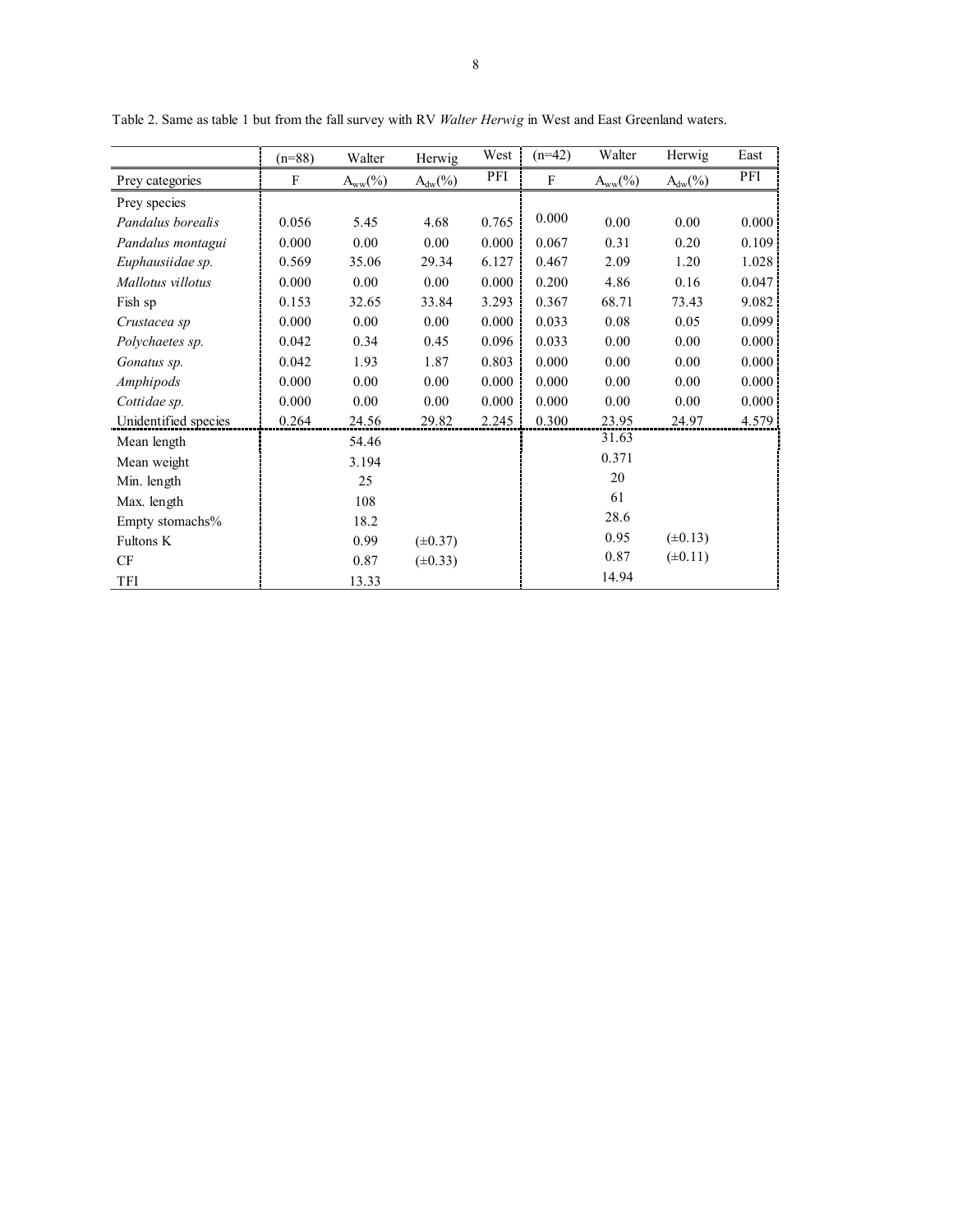| Prey species      | 1B<br><b>NAFO</b> |      |                                  |                      | 1 <sup>C</sup>     |      |          | 1 <sub>D</sub>       |                                     |      | 1E        |          |      |      | 1F                               |                      |      |      |          |          |
|-------------------|-------------------|------|----------------------------------|----------------------|--------------------|------|----------|----------------------|-------------------------------------|------|-----------|----------|------|------|----------------------------------|----------------------|------|------|----------|----------|
|                   | $(n=58)$          |      |                                  |                      | $(n=101)$          |      |          | $(n=115)$            |                                     |      | $(n=124)$ |          |      |      | $(n=158)$                        |                      |      |      |          |          |
|                   | F                 | PFI  | $A_{\underline{w}\underline{w}}$ | $A_{\underline{dw}}$ |                    | PFI  | $A_{ww}$ | $A_{\underline{dw}}$ | F                                   | PFI  | $A_{ww}$  | $A_{dw}$ |      | PFI  | $A_{\underline{w}\underline{w}}$ | $A_{\underline{dw}}$ |      | PFI  | $A_{ww}$ | $A_{dw}$ |
| Pandalus borealis | 0.42              | 8.19 | 86.0                             | 86.6                 | $\frac{1}{1}$ 0.25 | 5.20 | 51.8     |                      | $50.0 \t 0.14$                      | 1.84 | 23.4      | 21.8     | 0.07 | 5.78 | 6.47                             | 6.30                 | 0.14 | 9.82 | 1.82     | 1.22     |
| Pandalus montagui | 0.02              | 0.26 | 1.28                             | 1.14                 | 0.00               | 0.00 | 0.00     | 0.00                 | 0.21<br>$\mathbf{L}$                | 1.99 | 19.1      | 39.5     | 0.2  | 8.82 | 30.5                             | 30.6                 | 0.01 | 0.1  | 0.81     | 0.59     |
| Euphausiidae sp.  | 0.50              | 2.10 | 8.86                             | 8.31                 | $\frac{1}{2}$ 0.61 | 3.96 | 22.3     | 20.3                 | $\frac{1}{1}$ 0.49                  | 3.43 | 33.1      | 17.9     | 0.47 | 3.52 | 17.5                             | 16.8                 | 0.22 | 0.56 | 4.42     | 2.70     |
| Mallotus villotus | 0.00              | 0.00 | 0.00                             |                      | $0.00 \pm 0.00$    | 0.00 | 0.00     | 0.00                 | $^{1}0.00$                          | 0.00 | 0.00      | 0.00     | 0.02 | 0.48 | 4.90                             | 6.67                 | 0.09 | 2.29 | 5.58     | 4.25     |
| Fish sp           | 0.02              | 0.21 | 2.62                             | 2.62                 | 0.00               | 0.00 | 0.00     | 0.00                 | 0.06                                | 0.34 | 4.84      | 6.43     | 0.09 | 1.37 | 31.8                             | 31.5                 | 0.40 | 4.28 | 41.26    | 44.5     |
| Crustacea sp      | 0.00              | 0.00 | 0.00                             | $0.00 \t 0.01$       |                    | 0.01 | 0.03     |                      | $0.04\phantom{000}\phantom{00}0.01$ | 0.03 | 0.13      | 0.14     | 0.00 | 0.00 | 0.00                             | $0.00\,$             | 0.16 | 0.30 | 1.03     | 0.55     |
| Polychaetes sp.   | 0.02              | 0.01 | 0.13                             | 0.09                 | 0.07               | 0.21 | 2.08     | 1.93                 | 0.00                                | 0.00 | 0.00      | 0.00     | 0.04 | 0.03 | 0.35                             | 0.35                 | 0.06 | 0.02 | 0.17     | 0.11     |
| Gonatus sp.       | 0.00              | 0.00 | 0.00                             | 0.00                 | $\frac{1}{2}$ 0.01 | 0.03 | 0.26     | 0.23                 | $\frac{1}{2}$ 0.02                  | 0.01 | 0.06      | 0.04     | 0.05 | 0.45 | 2.77                             | 2.21                 | 0.04 | 0.18 | 2.71     | 1.24     |
| Amphipods         | 0.00              | 0.00 | 0.00                             | 0.00                 | 0.00               | 0.00 | 0.00     | 0.00                 | 0.30                                | 2.10 | 17.2      | 12.3     | 0.24 | 1.27 | 4.80                             | 4.12                 | 0.46 | 4.25 | 15.2     | 8.00     |
| Cottidae sp.      | 0.00              | 0.00 | 0.00                             | 0.00                 | $\frac{1}{2}$ 0.01 | 0.01 | 0.04     | 0.14                 | $\frac{1}{2}$ 0.00                  | 0.00 | 0.00      | 0.00     | 0.01 | 0.01 | 0.02                             | 0.03                 | 0.01 | 0.04 | 0.42     | 0.70     |
| Unidentified sp.  | 0.12              | 0.32 | 0.08                             | 1.23                 | 0.25               | 2.22 | 23.5     | 27.4                 | 0.13                                | 0.36 | 2.10      | 1.88     | 0.08 | 0.15 | 0.95                             | 1.40                 | 0.34 | 1.44 | 26.6     | 36.1     |
| Mean length       |                   |      | 29.88                            |                      |                    |      | 31.43    |                      |                                     |      | 27.95     |          |      |      | 29.65                            |                      |      |      | 41.09    |          |
| Mean weight       |                   |      | 0.27                             |                      |                    |      | 0.29     |                      |                                     |      | 0.22      |          |      |      | 0.3                              |                      |      |      | 0.88     |          |
| Min. length       |                   |      | 11                               |                      |                    |      | 14       |                      |                                     |      | 14        |          |      |      | 18                               |                      |      |      | 14       |          |
| Empty stomachs%   |                   |      | 10.3                             |                      |                    |      | 11.9     |                      |                                     |      | 7.0       |          |      |      | 16.1                             |                      |      |      | 8.2      |          |
| Max. length       |                   |      | 50                               |                      |                    |      | 55       |                      |                                     |      | 47        |          |      |      | 60                               |                      |      |      | 82       |          |
| Fultons K         |                   |      | 0.789                            |                      |                    |      | 0.848    |                      |                                     |      | 0.832     |          |      |      | 0.889                            |                      |      |      | 0.89     |          |
| <b>CV</b>         |                   |      | 0.749                            |                      |                    |      | 0.805    |                      |                                     |      | 0.79      |          |      |      | 0.835                            |                      |      |      | 0.841    |          |
| <b>TFI</b>        |                   |      | 2.34                             |                      |                    |      | 11.64    |                      |                                     |      | 10.08     |          |      |      | 17.08                            |                      |      |      | 14.38    |          |

Table 3. Same as table 1 but summer survey with RV *Paamiut* divided on NAFO Divisions at West Greenland.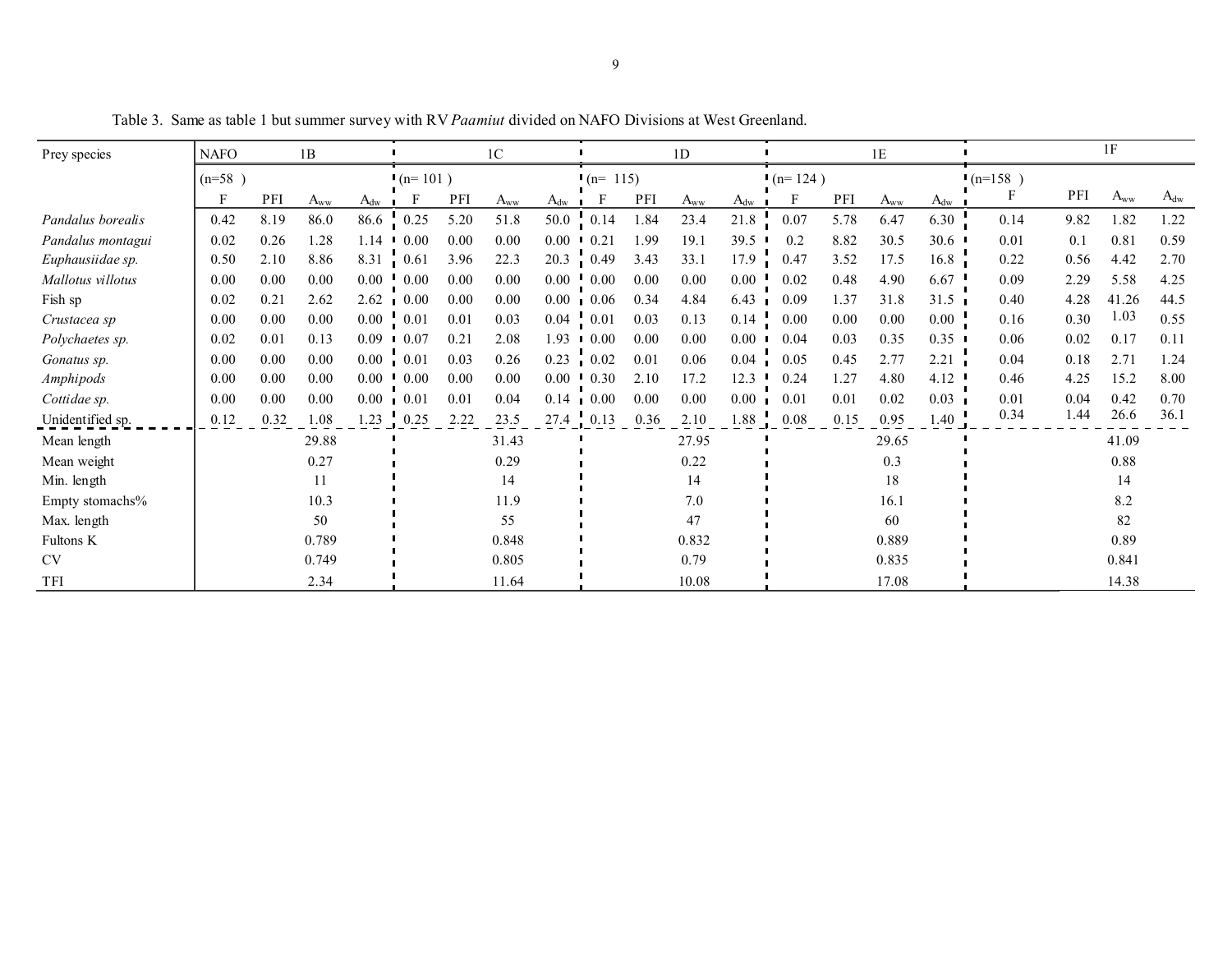

Fig. 1. NAFO statistical Divisions and area coverage of the German groundfish survey and the Greenland survey for shrimp and fish off West Greenland.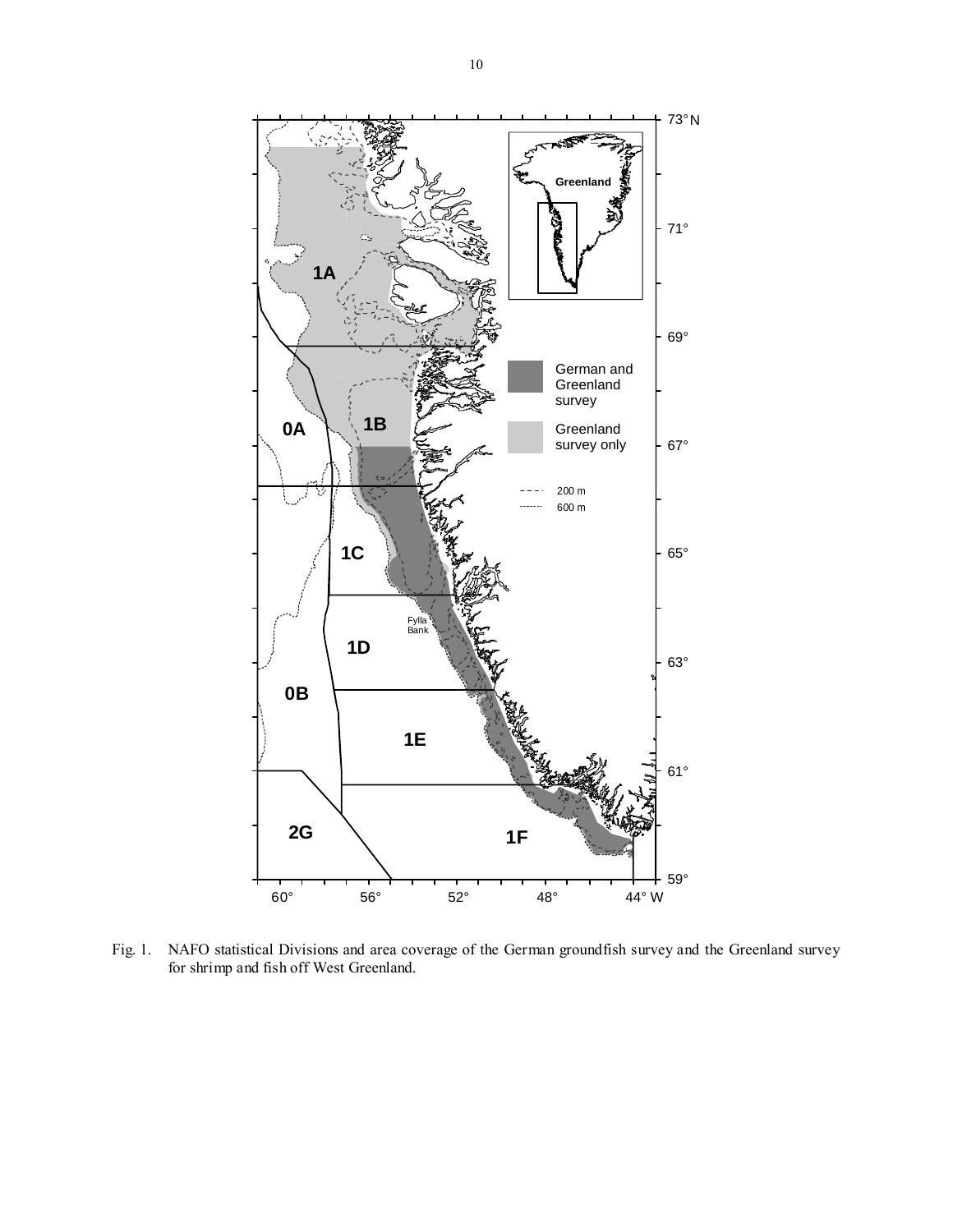

Fig. 2. Log relation between length and weight of cod in the Greenland summer survey 2005.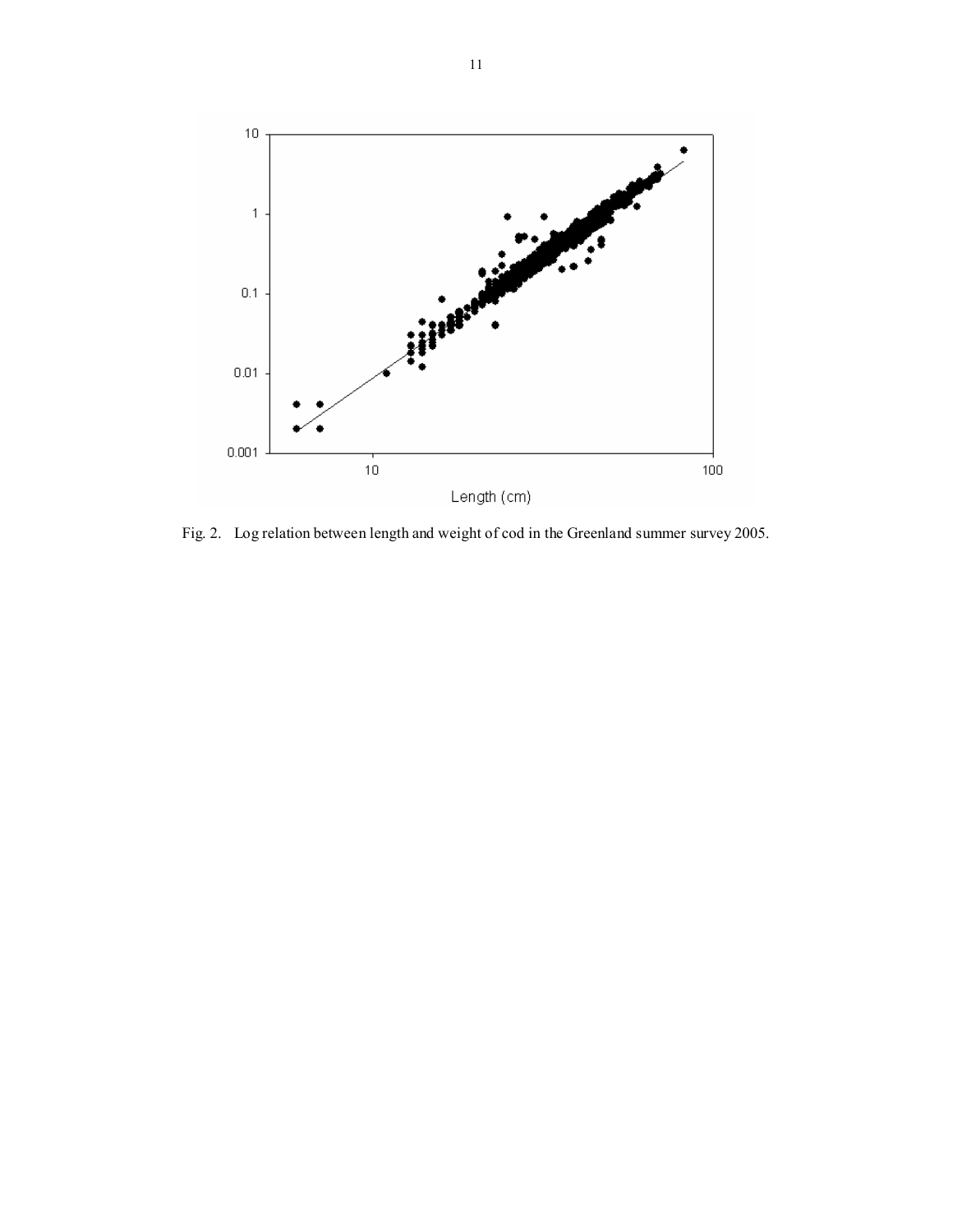



Fig. 3. Proportion of empty cod stomachs in relation to length groups at West Greenland (Greenland survey) and for East and West Greenland combined (German survey).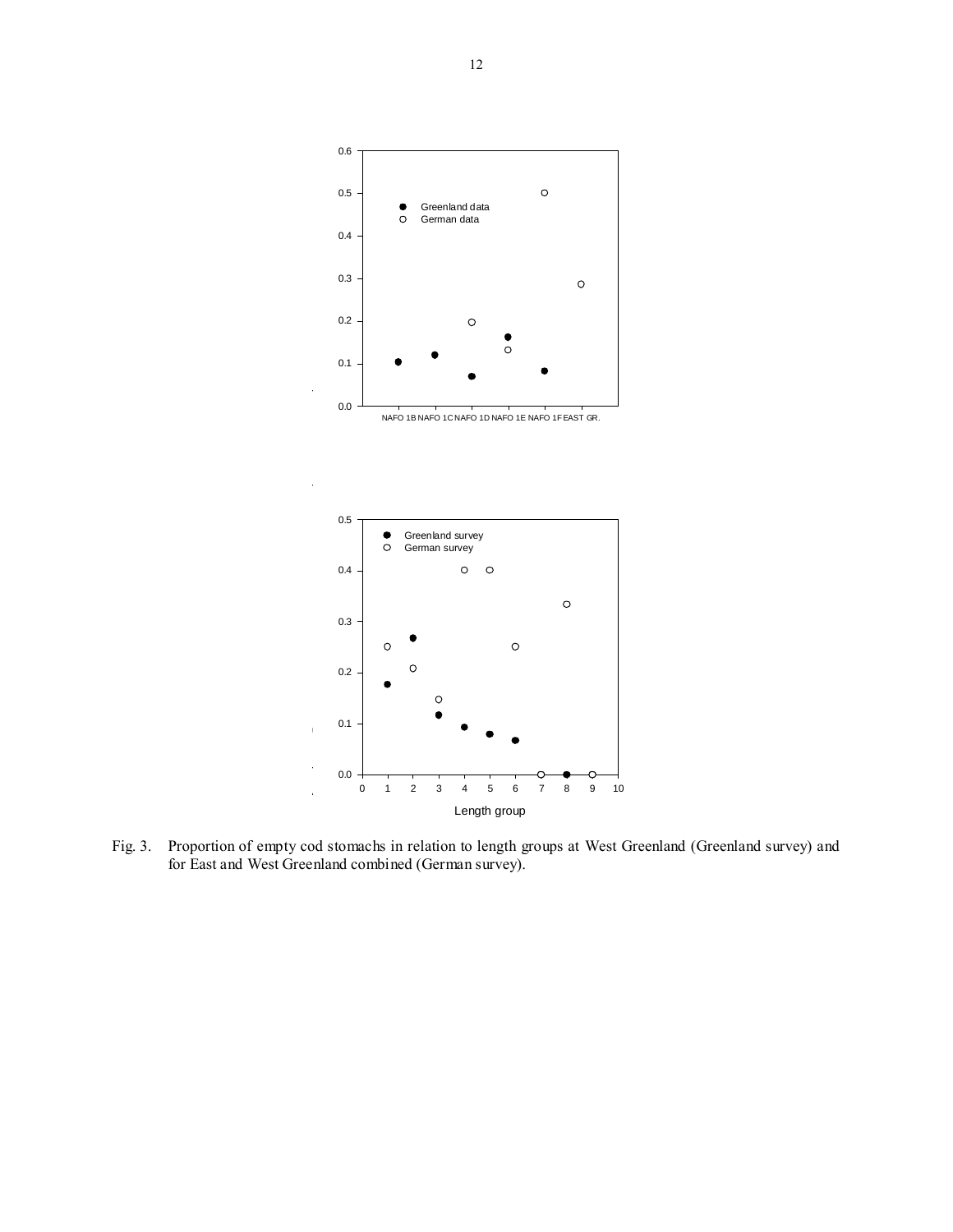

Fig. 4. *F*-parameter for cod in the different NAFO Divisions. The values do not sum up to one as it reflects how many of the stomach that continued the different prey and one stomach can continue more than one prey item.



Fig. 5. Proportion of different species in wet weight in cod stomachs derived from NAFO Div. 1B-1F.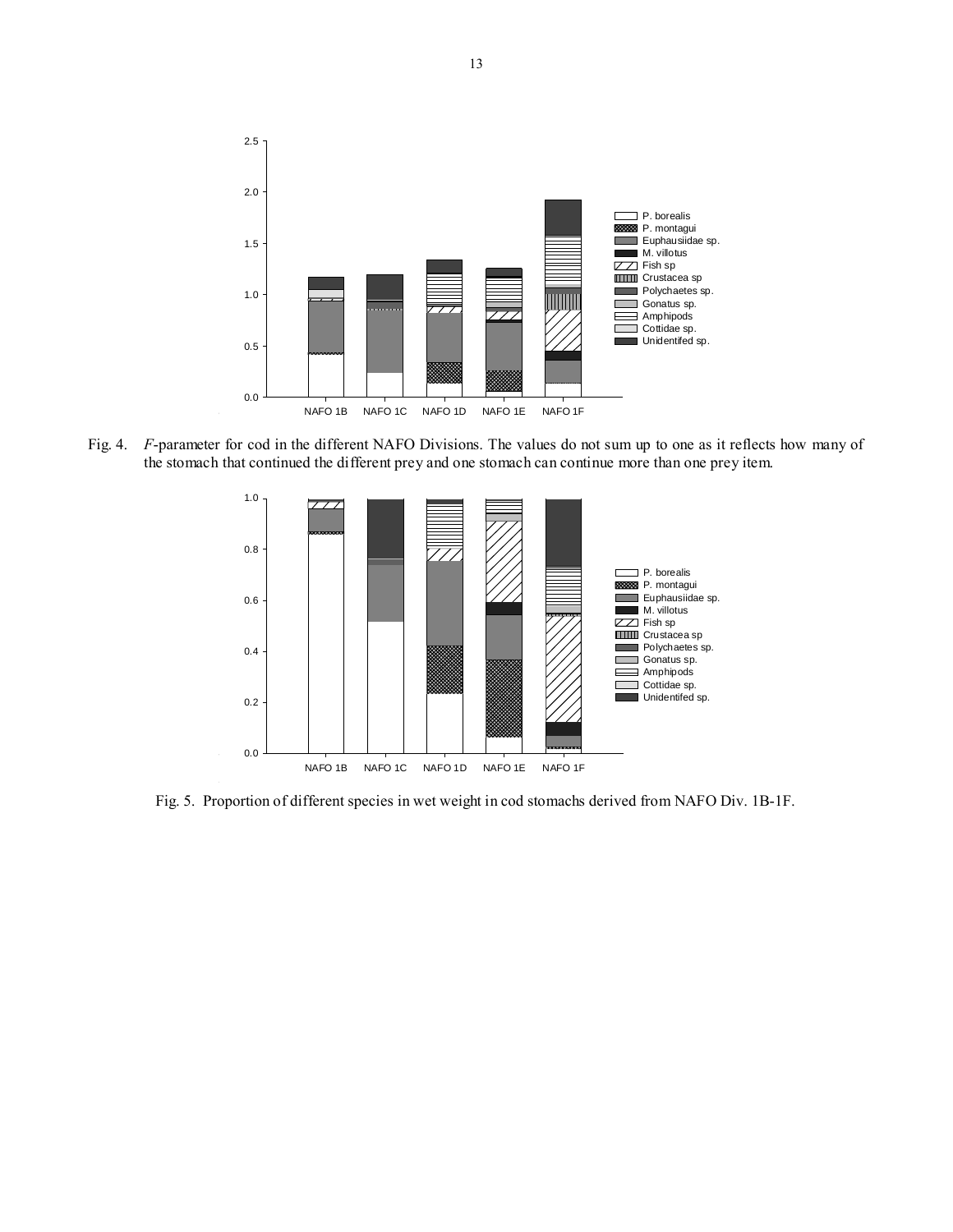

Fig. 6 Proportion of different species in dry weight in cod stomachs derived from NAFO Div. 1B-1F.



Fig. 7. Proportion (±1 SD) of *P. borealis* in total prey in cod stomach in NAFO Div. (1B-1F).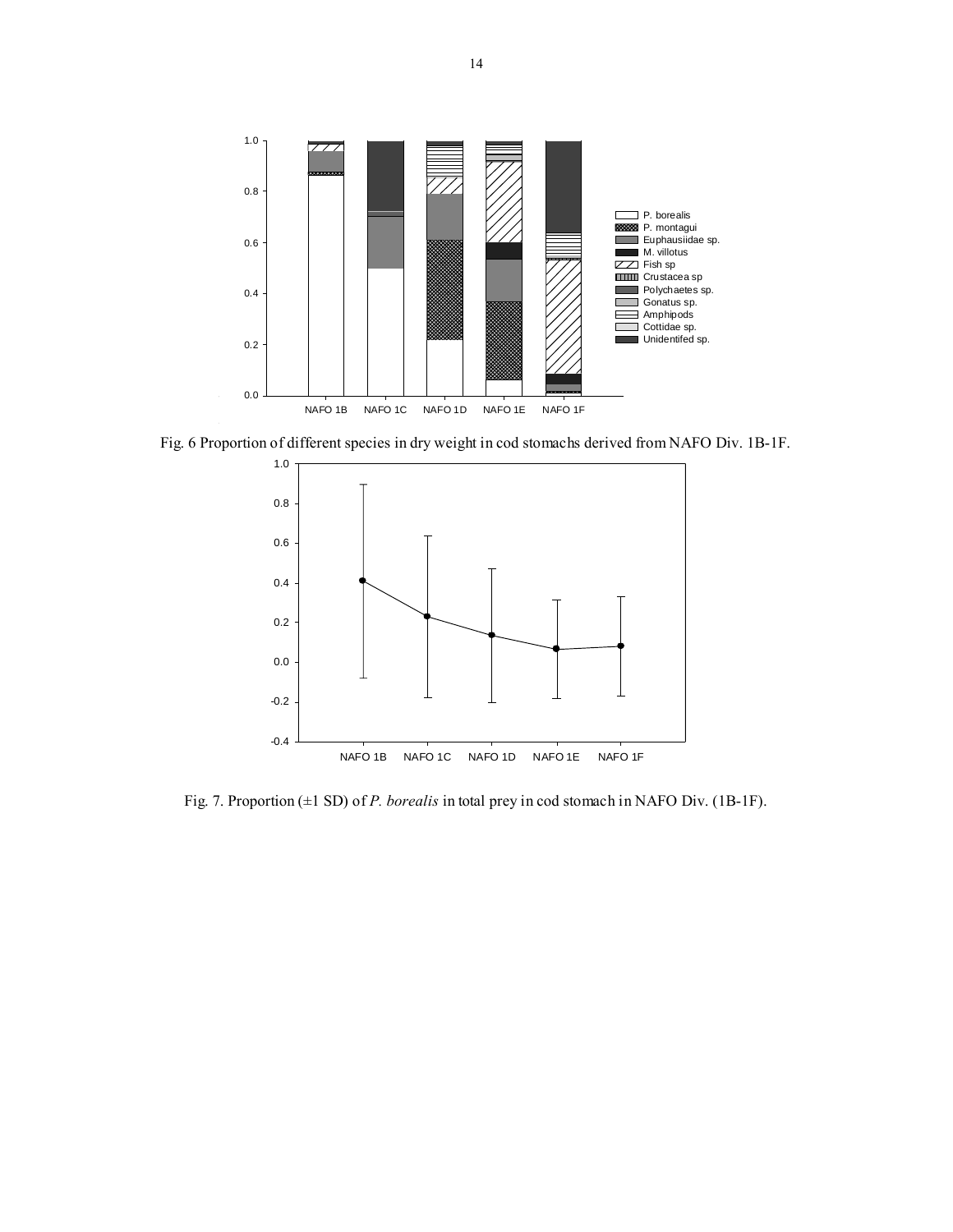

Fig. 8. Changes of mean proportion (Aww, wet weight) of *P. borealis* and total fish in cod stomachs along the West Greenland coast.